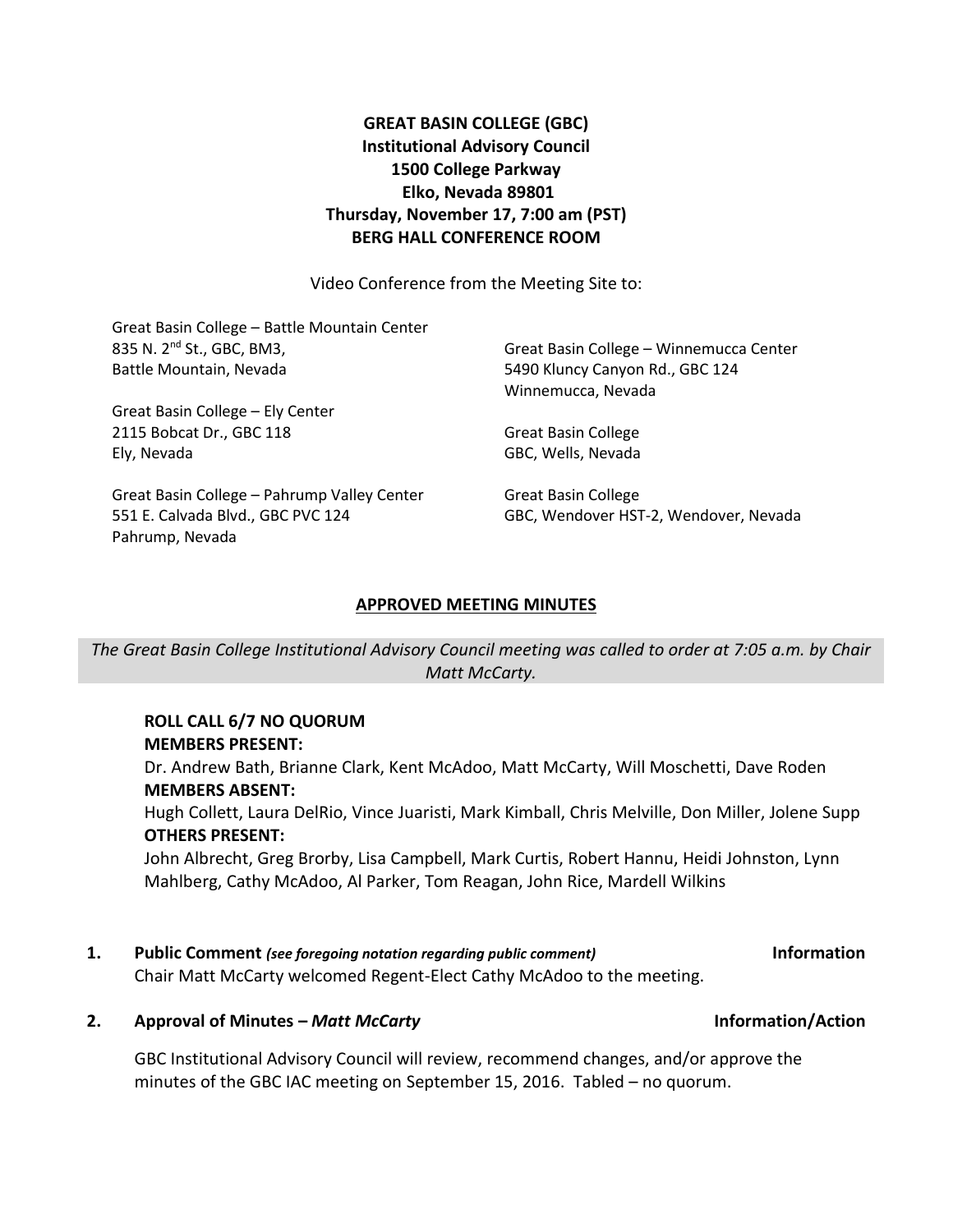# **3. President's Report –** *Dr. Mark Curtis* **Information**

GBC President Mark Curtis provided the GBC IAC with updates on college activities and answered questions.

President Curtis reported on the recent \$74,000 donation from Barrick for the Veteran Resource Center to pay for five internships in any program area. Barrick will pay the salary for the company that takes them on. Barrick has also taken out a \$30,000 full page ad in an annual military friendly colleges guide which is given to every discharged soldier. Barrick has also put an ad in a large military friendly employers guide. All of these things will allow us to provide service for those who have done so much for the country.

President Curtis reported that enrollments are at record levels for the 2<sup>nd</sup> year in a row. As of this fall GBC has an enrollment of 1933. Growth ideas are taking hold and we are doing well.

Board of Regents Chair Trachok, Chancellor White and Vice Chancellor Woodbeck were in Elko for input on the GBC presidential search.

The GBC electrical program was named a top finisher in the top 100 electrical programs in the country. Our Radiology lab has been completely remodeled to a state of the art facility thanks to funding from the Pennington Foundation.

On Wednesday GBC Founder Mark Chilton passed away. We will continue to think of him and his generosity and support for the college.

# **4. GBC Foundation Update –** *Greg Brorby* **Information**

Foundation Director Greg Brorby reported the Legacy Society dinner recognizing donors who have let us know that they are including GBC in their estate planning was well attended. He thanked those who attended and thanked Evergreen Flower Shop for donating the center pieces. Yesterday the online giving went live so now donors have to ability to donate online. The GBC Foundation Trustee meeting is today at 12:15 p.m.

### **5. Board of Regents' Community College Committee Update –** *Matt McCarty* **Information**

GBC IAC Chair Matt McCarty reported there have been no meetings of the NSHE Board of Regents' Community College Committee or IAC Chairs since our last meeting.

**6. FOR POSSIBLE ACTION: Discussion of Dr. Curtis' retirement and succession options including Acting and Interim President and matters related thereto. –** *Matt McCarty* **Information/Action**

Matt McCarty reported Dr. Curtis has submitted his resignation and conversations and meetings have been had regarding the transition. NSHE representatives were here in Elko talking to various groups getting input and discussing the options of having an interim president or an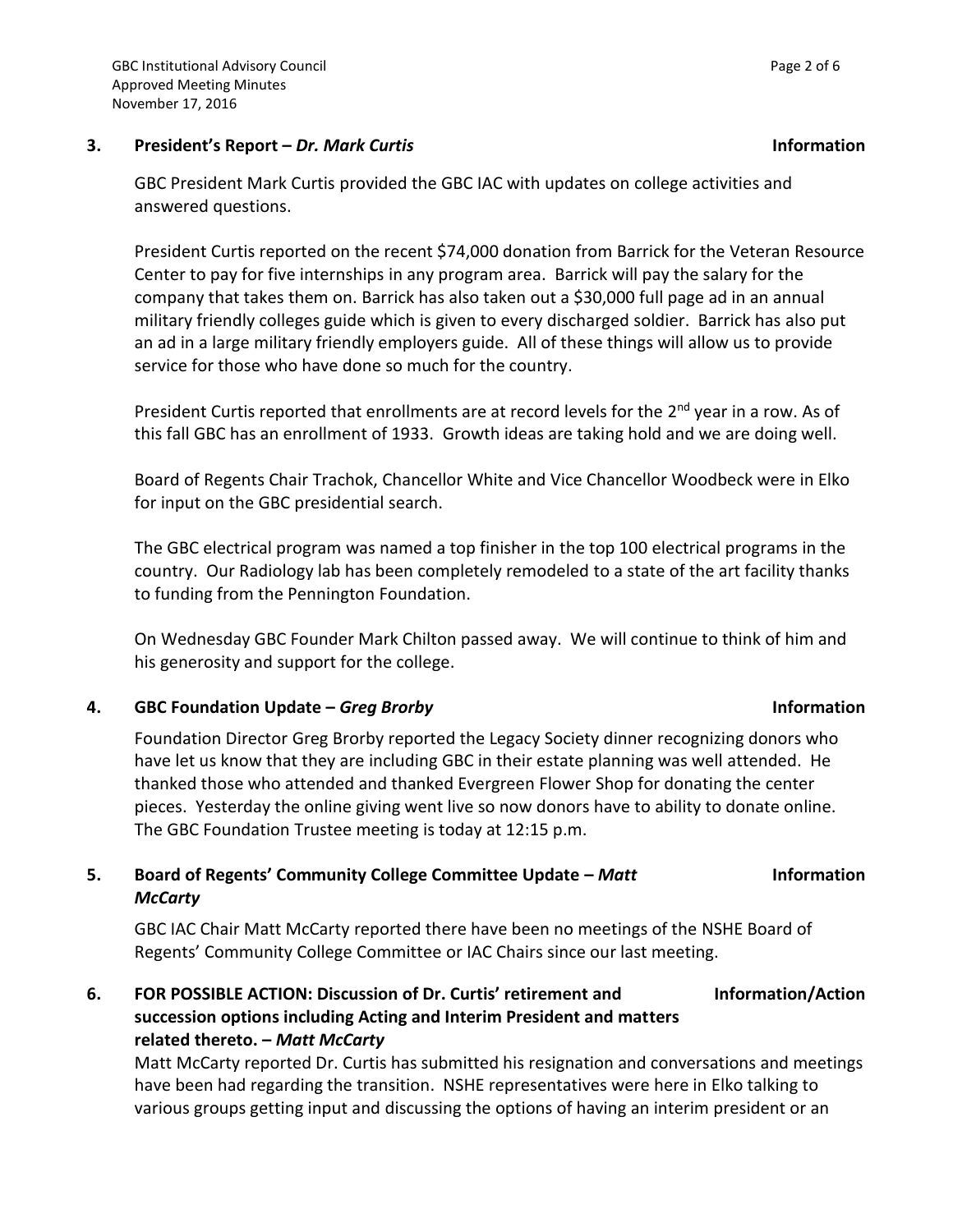acting president. An acting president is appointed for a set period of time while a national search is held and cannot apply for the position. An interim president is appointed from 1 to 3 years and may be appointed as a permanent president with no search. General Council John Albrecht interjected that if someone is present at this meeting and would like to put their name in that we would need a signed waiver or they need to state for the record they did not get notice of the meeting and they waive that right. The main reason we don't discuss names is that if an employer finds out it becomes uncomfortable. It protects everyone from liable and gives potential candidates some confidentiality. John said if there is a person here he would get a waiver signed immediately following this meeting to file with the secretary. There were no questions about the difference between and acting president and an interim president. The meeting ten days ago in Elko with the NSHE staff indicated there would not be time to begin a national search immediately. Most people attending those meetings were disappointed to hear that a national search could not be conducted immediately. The reasons for the delay in a search is frankly not enough man power in the System office to do so. The System office is conducting a search for the DRI president, a search for Chancellor and preparing for the upcoming Legislative session. The incoming president would not know who his boss would be theoretically. Also a factor is the election of four new Regents last week. President Curtis is concerned that if you wait past July 1 to start the search then you would be stuck for another year. The System office could use the same search consultant that was used when President Curtis was hired. The consultant has also conducted the TMCC President Search and knows the System and GBC. The decision lies with the Board of Regents. The Board has to have six members on the president search committees. Andy Bath asked what the role of the IAC is in the search process. Matt McCarty said the IAC's role is to advise. We are bound by open meeting law with no real authority. There will be one or more IAC members on the search committee. There was a discussion on whether to have a special meeting to discuss attributes and characteristics that would be desired in a new president. Andrew Bath asked if they would give consideration to our recommendations given what happened with the State College issue. Kent McAdoo asked if a search cannot begin immediately, then when would it begin, and what the difference was between an acting and interim president. If there is a failed search the acting president could go longer than a year until a president is hired. An interim president is appointed from 1 to 3 years and may be appointed as a permanent president with no search. President Curtis reported that his recommendation would be if there is a delay in the search process to put Lynn Mahlberg in as acting president as she has done it before and it would be the easiest path. However a national search is what is needed. Kent McAdoo strongly agreed. Dr. Curtis provided information and timeline on his search from 2012. The letter to potential candidates went out on February 23 and by April 30<sup>th</sup> Dr. Curtis had been confirmed. There are qualified candidates out there who are ready for the right opportunity.

John Rice mentioned that the GBC Faculty Senate is in favor of a national search with the appointment of an acting president if necessary. Matt McCarty said he is comfortable going to the Regents to say what he's heard.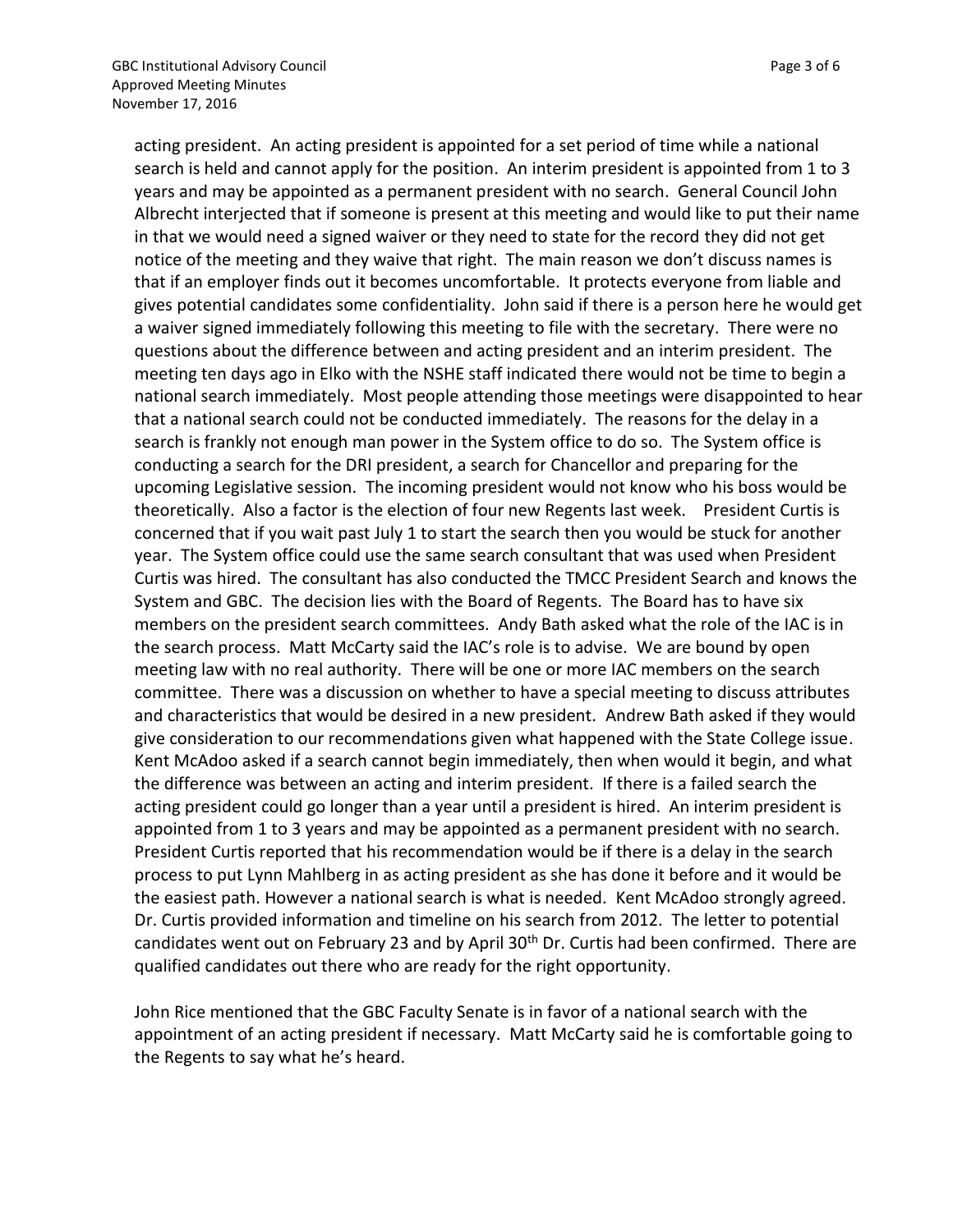**7. FOR POSSIBLE ACTION: Discussion of President candidate qualifications and maters related thereto. –** *Matt McCarty* **Information/Action**

The GBC Faculty Senate has developed a list of attributes that they would like to see and President Curtis provided the attributes required in the 2012 search. The two lists could certainly be blended and put together in a matter of days. Dr. Rice said Faculty Senate had a special meeting prior to the visit and came up with a list of qualifications and attributes that were based on the prospectus from 2012 with additional qualities because of growth and direction that we were headed with state college. It is a comprehensive list. They also voted at their special meeting for a national search to begin immediately and provided all that to the Chancellor. Kent McAdoo asked who makes the final determination of the job description and desired qualifications. The search consultant will meet with various constituents to develop the required and desired qualifications and it is approved by the consensus of search committee. Kent McAdoo said the UNR search for the College of Agriculture Associate Dean of Extension had a list of requirements so long that it really reduced the applicant pool. Kent said by keeping the list of required skills short and the preferred qualifications list longer it will broaden the applicant pool.

### **8. FOR POSSIBLE ACTION: Discussion of joint meeting with GBC IAC, GBC Foundation, GBC SGA and GBC Faculty Senate and matters related thereto. –** *Matt McCarty* **Information/Action**

Will Moshetti was offended that only 3 days was given for the meeting that was scheduled when the System staff came to Elko. There was not a quorum at that Joint meeting of the GBC IAC, GBC Foundation Trustees and the GBC SGA. The meeting had to be put together very quickly. Mark Curtis stated they did not communicate to him directly that they would be coming on November  $7<sup>th</sup>$ . It was originally supposed to be November  $14<sup>th</sup>$ . We had to jump through hoops and had half a day to prepare and get the agenda posted. The IAC discussed whether there was a need for another joint meeting of the SGA, Foundation Trustees, and IAC or just a special meeting of the IAC. Will Moschetti didn't think we would have a say in the process anyway. President Curtis recommended a separate meeting if the IAC if the IAC would be recommending anything.

# **9. FOR POSSIBLE ACTION: Consider recommending to the NSHE Chancellor one or more candidates for acting or interim President of Great Basin College and maters related thereto. –** *Matt McCarty*

The GBC staff has received signed waivers from Lynn Mahlberg, Tom Reagan and John Rice. Tom Reagan added that the reason he was mentioned was as a backfill in case Lynn Mahlberg was appointed as acting president. Dr. Rice added that people had approached him as well to see if he was interested. Tom Reagan said he would recommend Lynn as acting and expressed his willingness to step into an acting VP position. All three individuals would be willing to step and serve in whatever capacity as necessary.

# **10. Vice President Reports and Questions Information**

The GBC Vice Presidents gave a verbal report and answered questions:

**Information/Action**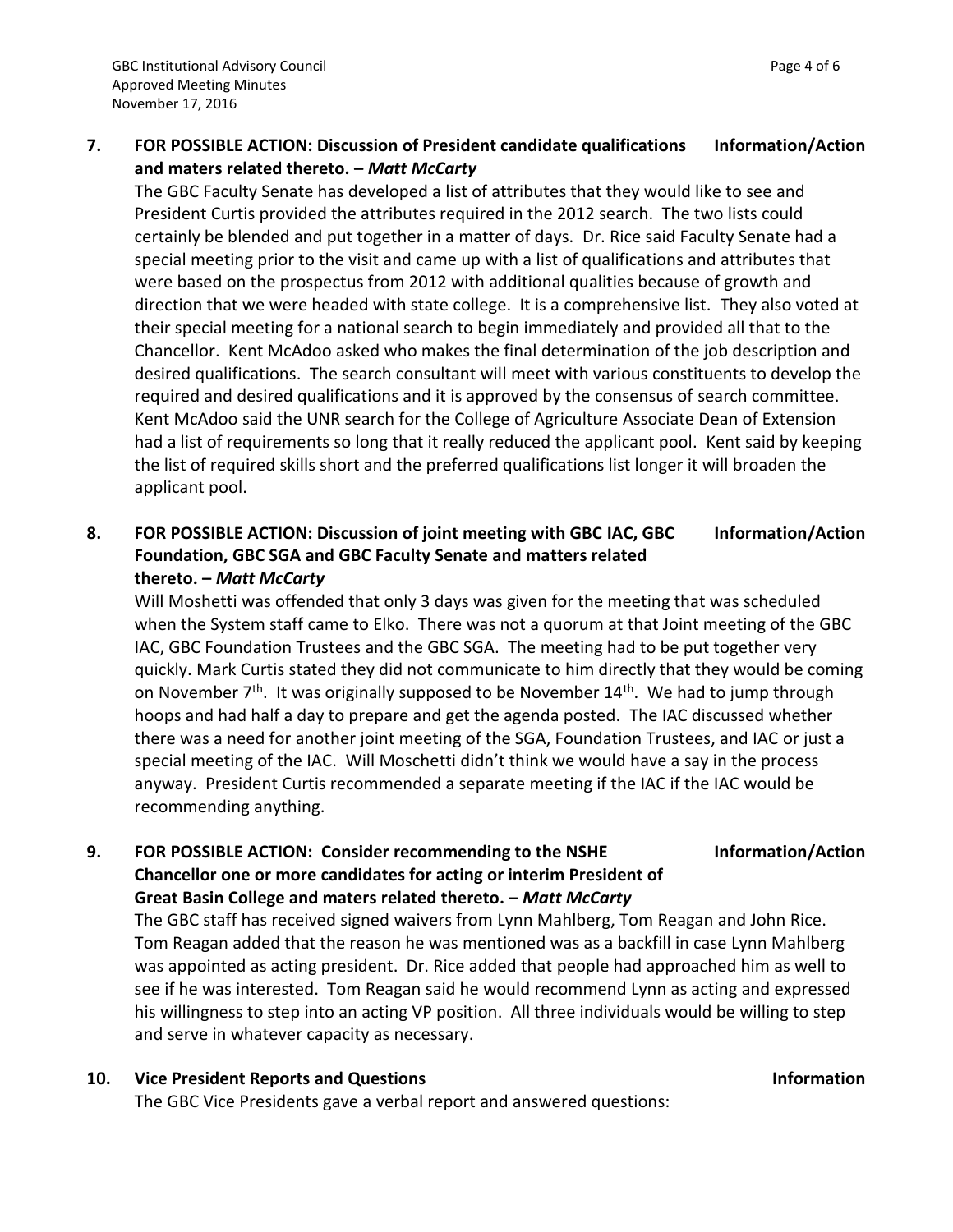- A. Academic Affairs/Student Affairs *Lynn Mahlberg* reported an increase of 100 FTE this fall. GBC will host a Career Fair today at the HTC 137. She is planning a trip to Tonopah to meet with the superintendents and rural development people. The Regents Scholar Award deadline was yesterday. The Regents Advisor Award nominee from GBC will be Chris Marshall. Heidi Johnston is sitting in for Dean Amber Donnelli. Heidi had a visit from state board of nursing and received an exemplary mark. There are several advisory boards that have meet in the past two weeks. Tom Reagan has been busy on the dual credit. Teacher Education Alternative licensure has been approved. The change allows us to better recruit and we can take the lead on federal and state reporting. We have 100 people in the alternative route pipeline.
- B. Business Affairs no report.

# **11. Member Report Information**

Each committee member will be given an opportunity to provide a verbal report.

- A. Ely *Dr. Andrew Bath*  no report.
- B. Elko *Brianne Clark -* Matt McCarty asked Brianne to work on a Battle Mountain candidate with Native American connections for membership to the IAC. We need to submit to the Board Chair any new members for approval. The recommendations are submitted by the President.
- C. Elko *Dr. Hugh* Collett no report.
- D. Battle Mountain no report.
- E. Wells *Laura DelRio*  no report.
- F. Washington DC *Vince Juaristi*  no report.
- G. Pahrump Al Parker advised the IAC that Mark Kimball relocated. Al has worked closely with Mark Kimball over the years and would be interested in serving on the committee.
- H. Elko *Kent McAdoo* no report.
- I. Elko *Matt McCarty* Matt reported the Chamber GAC will be very busy with the upcoming Legislative session. If there are any specific bill request items that you want them to track then let them know. They will collaborate the center chambers, too. The Sage Commission has wrapped up and the final meeting will be in December. Matt reported he sits on the Chancellor Search Committee. Chancellor White says he is leaving July 1<sup>st</sup>.
- J. Wendover *Chris Melville* no report.
- K. Elko *Don Miller* no report.
- L. Elko *Will Moschetti –* Will reported the dictionaries are almost all delivered. Will mentioned that Dr. Collett is putting together his muses on education and there is a lot about the history of GBC. He recommended that everyone should read it. Will added that for the GBC president search qualifications he would rather they be broad rather than overly specific and he would have preferred the search begin the day after President Curtis submitted his resignation. Will then thanked Dr. Curtis for his leadership and dedication.
- M. Winnemucca *Dave Roden* planning for the spring semester has already begun and all the rooms are full.
- N. Wells *Jolene Supp* no report.